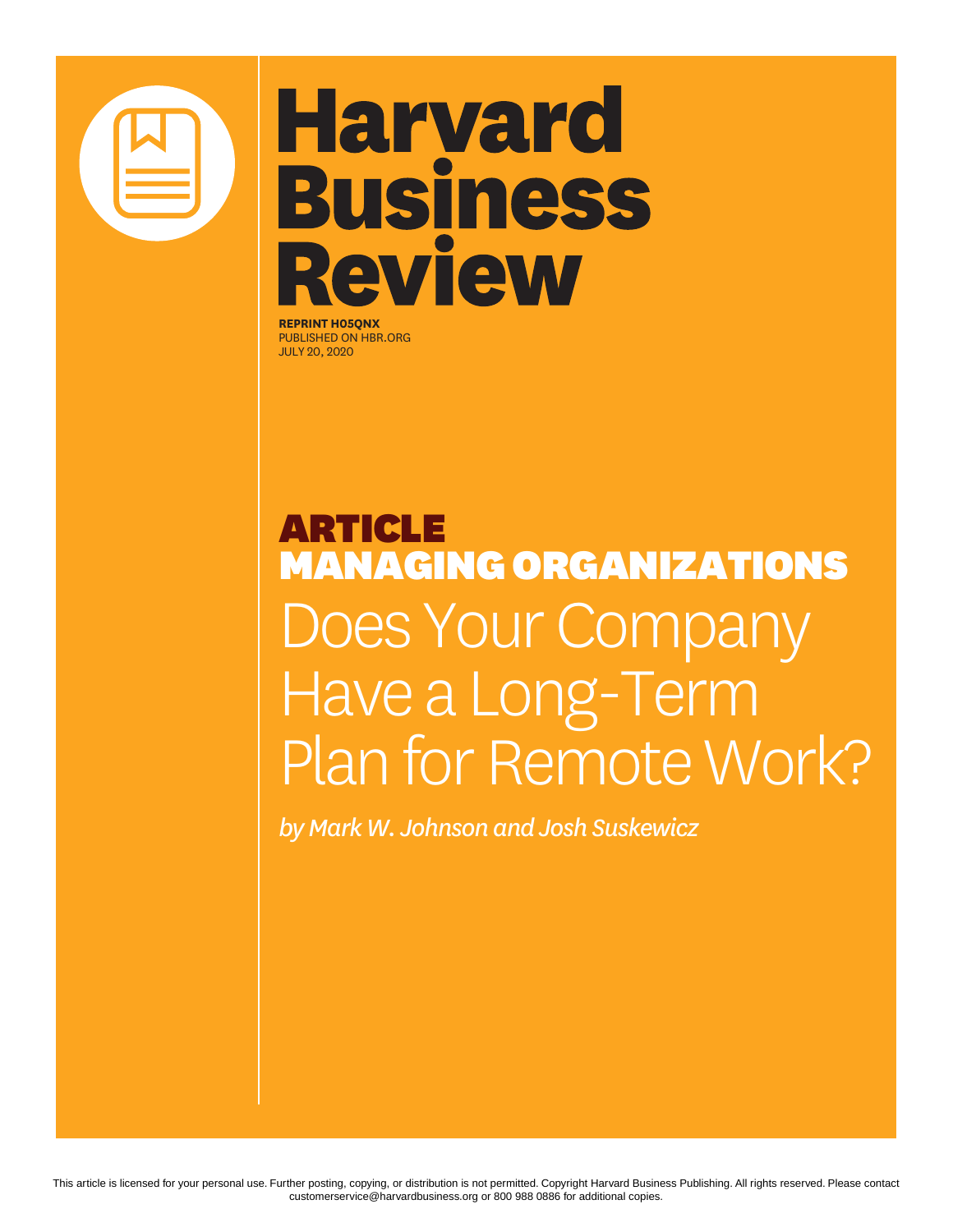

MANAGING ORGANIZATIONS

# **Does Your Company Have a Long-Term Plan for Remote Work?**

by Mark W. Johnson and Josh Suskewicz **JULY 20, 2020**



*CATHERINE MACBRIDGE/STOCKSY*

Mark Zuckerberg recently shared his plans for the future of remote work at Facebook. By 2030, he [promised,](https://www.nbcnews.com/tech/tech-news/mark-zuckerberg-half-facebook-may-work-remotely-2030-n1212081) at least half of Facebook's 50,000 employees would be working from home. "We are going to be the most forward-leaning company on remote work at our scale," he declared in a follow-up interview. A few days before, Jack Dorsey had [announced](https://www.nbcnews.com/tech/tech-news/following-twitter-square-also-let-employees-work-home-going-forward-n1209611) that Twitter and Square's employees would be allowed to work "where[ever] they feel most creative and productive…even once offices begin to reopen."

COPYRIGHT © 2020 HARVARD BUSINESS SCHOOL PUBLISHING CORPORATION. ALL RIGHTS RESERVED. 2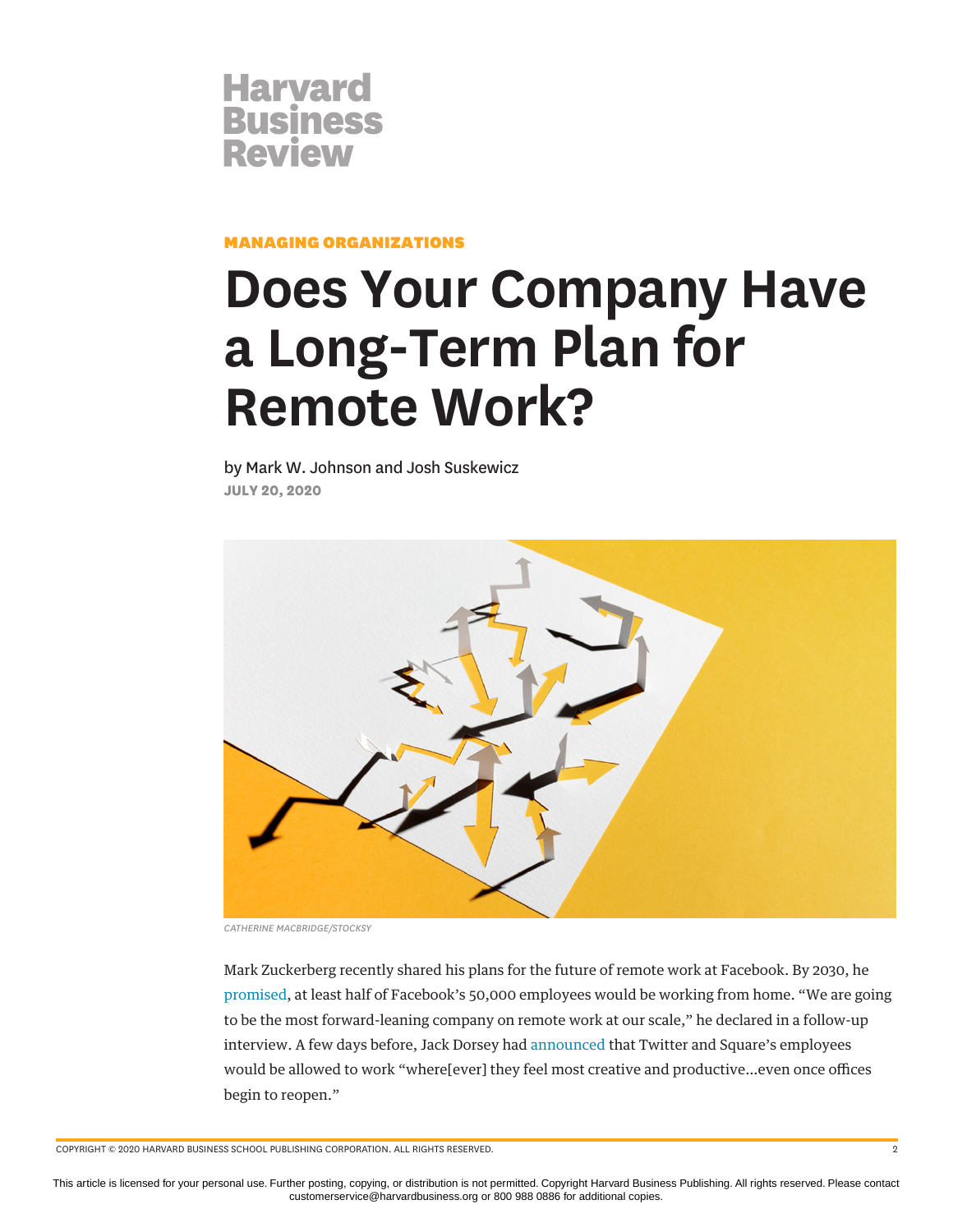After spending the last two decades building amenity-filled campuses that maximize the "collisionability" of talent and ideas while enticing their workers to stay in the office for as much time as they can, Covid-19 has shown these leading-edge technology companies that their workers can be just as [productive](https://www.nytimes.com/2020/06/23/business/working-from-home-productivity.html)  $-$  or in some cases, even more so  $-$  when they stay at home. It's not just tech. Executives in traditional industries who spent days and weeks on the road are discovering that a well-managed Zoom meeting can be as effective as a face-to-face  $-$  and a lot easier (and less expensive) to organize.

Will Apple's new \$5 billion HQ, aka The Spaceship, turn out to be a white elephant? Will Google abandon its Googleplex? Will corporations empty out their office buildings everywhere and shrink their physical footprints? Are we on the brink of a new paradigm for work? Microsoft's Satya Nadella isn't so sure. Switching from all offices to all remote is "replacing one dogma with another," he said in a [conversation](https://www.nytimes.com/2020/05/14/business/dealbook/satya-nadella-microsoft.html) with *The New York Times*. "One of the things I feel is, hey, maybe we are burning some of the social capital we built up in this phase where we are all working remote. What's the measure for that?"

We suspect that the workforces of Twitter and Facebook will be less remote in 10 years than their leaders are predicting today, but much more remote than they could have imagined six months ago. The real issue, however, is not whose predictions turn out to be right or wrong (no one has a crystal ball), but whether those leaders are thinking deeply enough about what they want their new work paradigm to achieve — and whether they can architect and construct systems that will allow them to meet their objectives.

WFH is helping them muddle through the immediate crisis, but what do they want from it in the long run? Higher productivity? Savings on office space, travel, and cost-of-living adjusted salaries for workers in cheaper locations? Better morale and higher retention rates?

To know what's "best" for your organization's future when it comes to remote work, you have to put it in the context of all the things that you are looking to achieve. In other words, you have to have a conscious aspiration. Then you need to envision the "workforce system" that will make those things possible.

Having more or less remote work is not a "point change" in an otherwise stable system — work from home is a system in and of itself, with many interfaces and interdependencies, both human and technological. These include:

• The technologies (existing and yet to be created) that you will need to make your system workable, including collaboration, creativity, and productivity tools.

COPYRIGHT © 2020 HARVARD BUSINESS SCHOOL PUBLISHING CORPORATION. ALL RIGHTS RESERVED. 3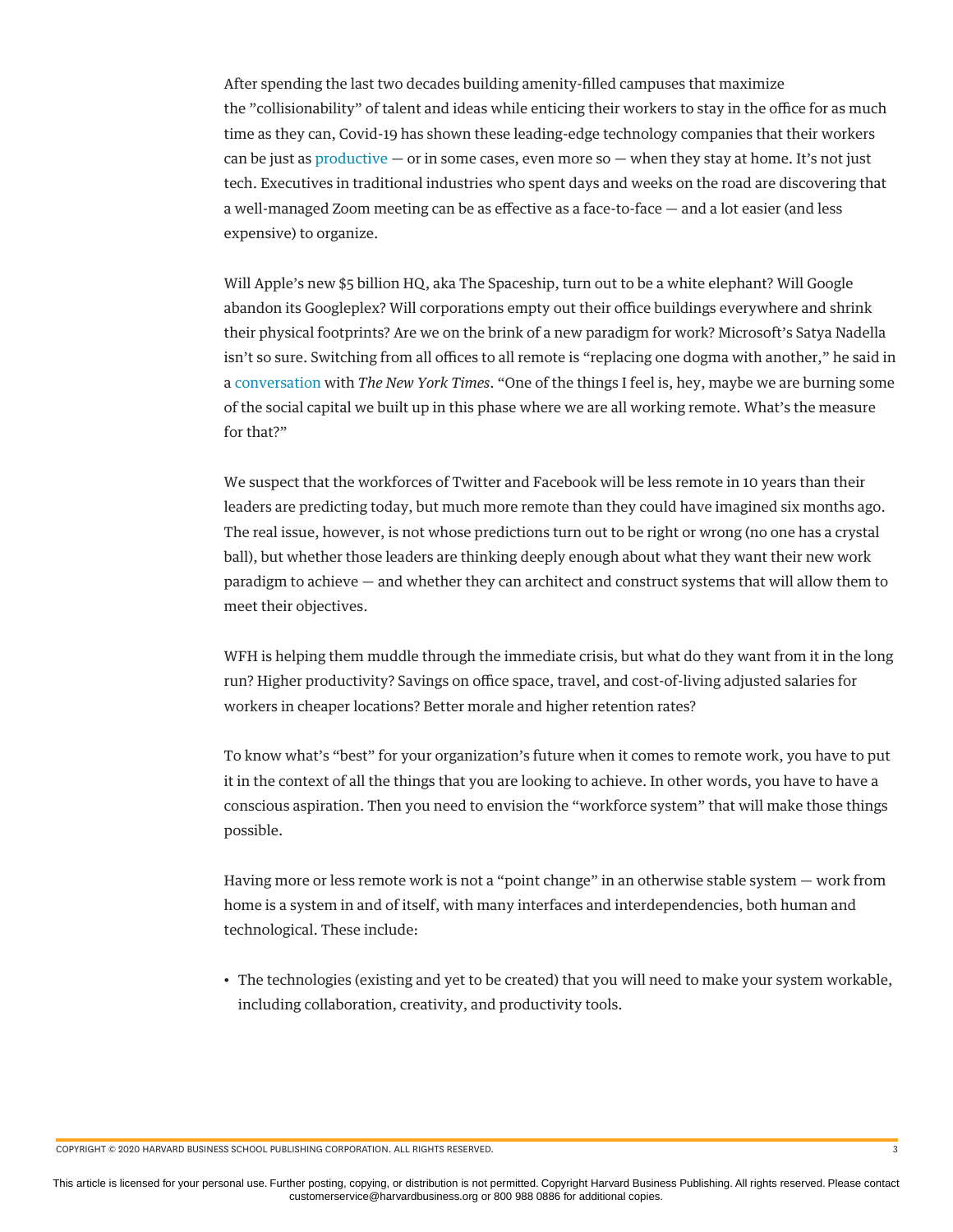- The resources (your physical footprint, people, and the technology interfaces you use to organize them) and the policies, practices, and processes your system needs to function. These include HR considerations like travel, talent development, and compensation; operational issues like office design and logistical challenges like "hoteling"— making temporary desks available to remote workers when they need to work on site.
- The rules, norms, and key metrics you will need to prescribe to preserve and enhance your culture and values.

While you can model such a system up to a point, its design specs will inevitably need to be revised as they come into contact with reality; as such, experimentation and learning will be key  $-$  you cannot expect to have a one-time rollout.

For all of this to be developed and managed in the right way, a different innovation approach is needed.

### **Future-Back Thinking and Planning**

At Innosight, where both of us work, we've developed a way of thinking and planning that we call "Future-back." We cover this in detail in our new book, *[Lead from the Future](https://www.amazon.com/Lead-Future-Visionary-Thinking-Breakthrough/dp/1633697541)*, but here's the gist: Future-back is designed to help business leaders develop a vision of their best possible future and a clearly laid-out strategy to achieve it.

Thinking and planning from the future back allows you to fully articulate what you hope to achieve with your new work system and then design its major components from a "clean sheet," unencumbered by how things work today or how they worked in the past. Once you have developed your vision, you need to consider all the things that would have to be true for that vision to be achievable, and then test those assumptions with initiatives you can begin today.

The process unfolds in four distinct stages.

#### **Stage 1: What is your overall vision of your ideal work system of the future?**

You are doing two things in this stage: Articulating your grand purpose and aspiration (your reason for designing the new system) and envisioning the system and what it looks like.

To determine your grand objective  $-$  your reason for re-imagining your existing system  $-$  think about what you have learned from the Covid-19 emergency that led you down this path. Your initial aim is simply to develop clarity about your intended future, not achieve analytic certainty.

As you begin to sketch out your workforce system of the future, frame it as a purpose- and objectivedriven narrative. This is your vision. As such, it should include: your *Purpose* (your ultimate inspirational "why"); your *objectives and metrics* (your tangible "why"); and a concise description of the *components of your system* and how they fit together (your "what"). For example: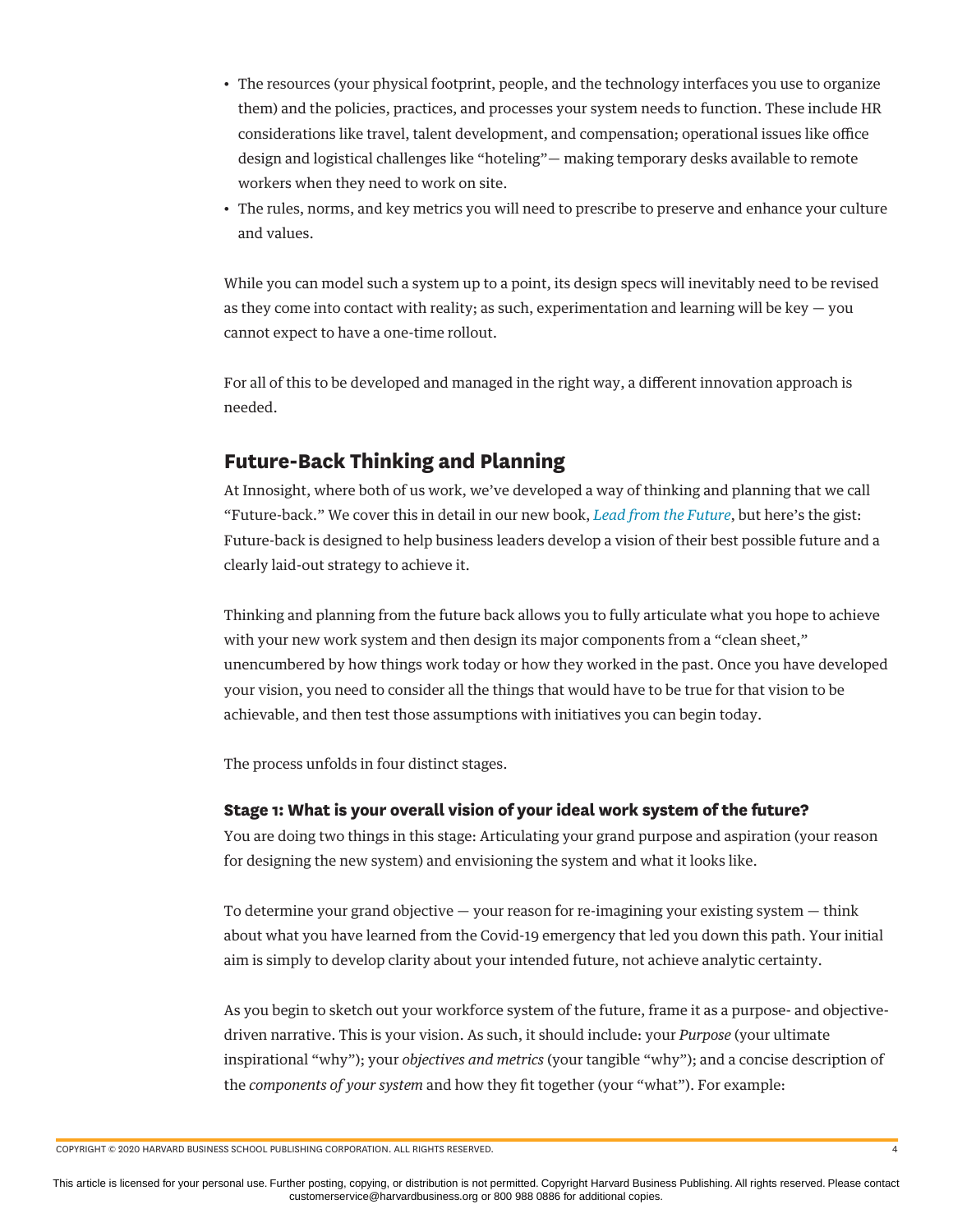In order to expand our talent base to the four corners of the world and ensure that they are fullymotivated by 2022, 50% of our creative workforce will work remotely for up to 50% of their time. Employees will be fully reimbursed for the costs of their home offices and work-related travel; salaries will reflect local costs of living.

Moving on to the system itself, ask yourself a series of questions about its resources and assets. What kinds of people will make up your system and where will they will be located? How will you organize your different functions and ensure that they work? What will your physical footprint look like? What remote technologies and tools will you need, and how will you combine them with in-person tools and technologies to ensure individual productivity and effective virtual collaborations?

Then you need to ask similar questions about policies and processes, and norms, and metrics.

#### **Stage 2: Consider the implicit and explicit assumptions you are making.**

As Donald Rumsfeld famously put it, there are known knowns and known unknowns, and also unknown unknowns that you must take account of. Work through each of them, surfacing as many of those known and unknown unknowns as you can. Each will need to be proven or disproven: that virtually-convened teams can problem-solve as well as teams that meet in person; that executive development can be carried out online as well as in-person meetings — or not, as the case may be.

#### **Stage 3: Test those assumptions.**

What do you need to learn and how can you best do it? To answer these questions, walk your vision and its key assumptions back to the present in the form of experiments. You will need more than one if there are different circumstances or contexts in which the system would work  $-$  for example, if your company includes geographic locations with different societal norms or government regulations, or business units that are fundamentally different from one another (e.g., one that is more service- and manufacturing-oriented versus others that focus on knowledge work and design). People are different, too. WFH makes tremendous sense for some roles and personality types; less for others.

If you are a multinational and want to learn if WFH can work within one of your geographies, carve out a business function or small business unit; systematically apply the WFH technologies, practices, and rules and norms that you wish to use; run it in parallel for a short time; and then carefully measure its results against those of the larger unit.

#### **Stage 4: Use the learnings from these experiments to adjust or pivot your system's components and your vision itself.**

Through this iterative process of exploring, envisioning, and testing, you will ultimately discover your best way forward. This learning will be an ongoing process, not a discrete event, unfolding over time as your assumptions are converted to knowledge.

Inevitably, there will be tradeoffs that must be negotiated. While you may be able to tap more talent and save money by not requiring your new hires to move, it is also likely that your creative

```
COPYRIGHT © 2020 HARVARD BUSINESS SCHOOL PUBLISHING CORPORATION. ALL RIGHTS RESERVED. 5
```